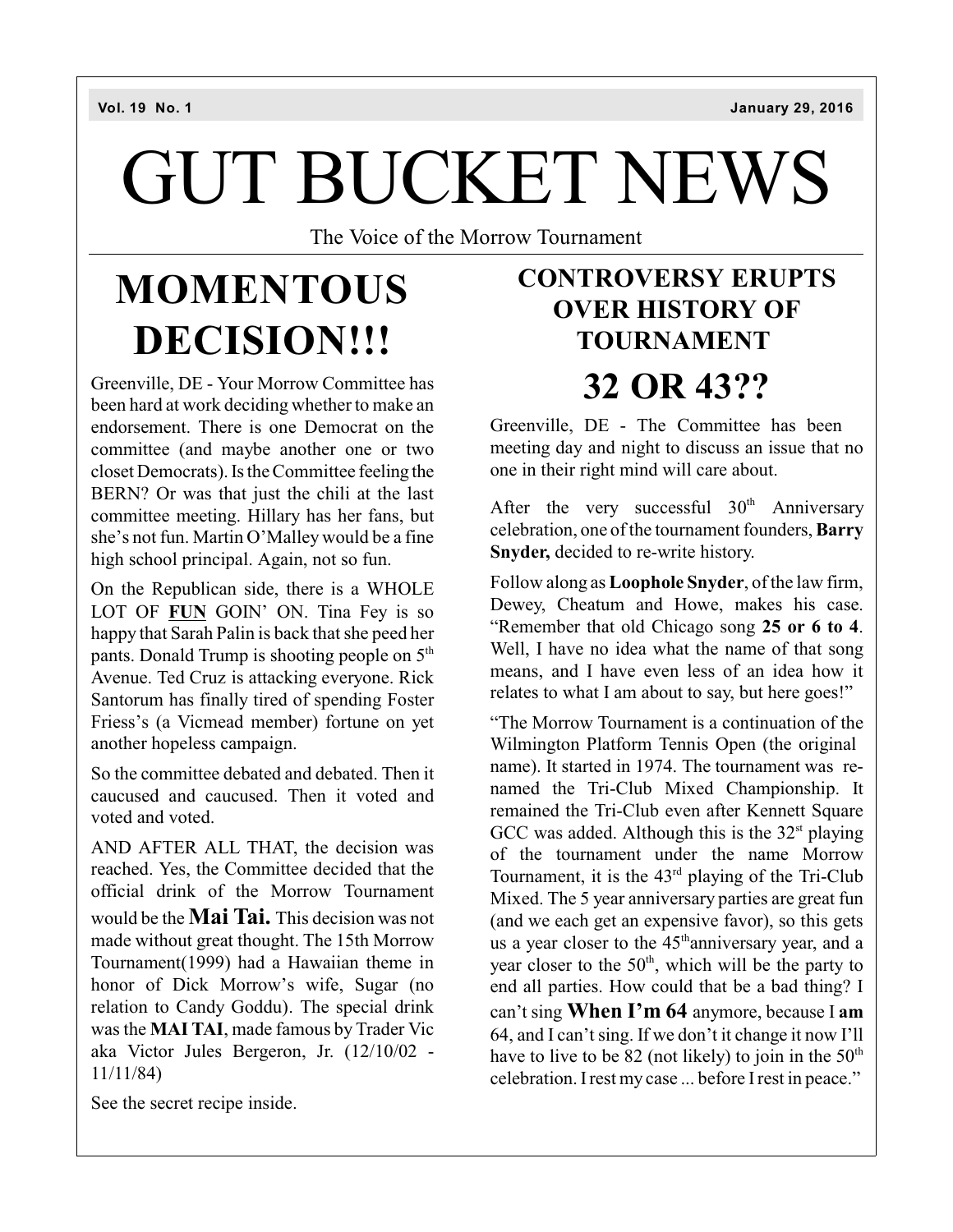## **MORROW COMMITTEE ADOPTS NEW TRANSGENDER POLICY**

Centreville, DE - Keeping up with the Olympics the Committee adopted a new transgender policy. In her announcement Tournament Czar, Martha White, declared that the Morrow Tournament would be ahead of the times. That may have contradicted somewhat by Pat Devitto, who stage whispered, "I didn't know we had an old transgender policy."

The new policy was not in time for Michael Ashley. Therewere unsubstantiated rumors last fall that Michael was thinking about switching from the D-2 Vicmead team to the D-1 GCC team. The rumors were traced to his fellow WCC club members who play for the lowly D-3 team. Therewas much speculation about why Michael dumped his sultry sister, Lisa, after 21 years of playing the Morrow, to play the Commissioner's squash event at WCC. Lisa was gracious as always. With a twinkle in her eye, she said "With time you all will realize that it was the right thing for Michael to do."

Our intrepid reporter, Dave "The Slasher" Zabel, got to the bottom of it. Michael did approach GCC, but it was to play for the Cup 1 Women's team. Next fall should be very interesting.

## **TRADER VIC'S ORIGINAL MAI TAI RECIPE**

2 oz. 17 yr. old J.Wray Nephew Jamaican Rum 1/2 oz. French Garnier Orgeat 1/2 oz. Holland DeKuyper Orange Curacao 1/4 oz Rock Candy Syrup Juice from one fresh lime Hand shake & garnish with half of the lime shell inside the drink and float a sprig of fresh mint at the edge of the glass.

## **FREE 10 MINUTE MASSAGES @ WCC**

Christine Eckery will be giving free\* 10 minute massages from 9:30 to 2:30 at WCC in the hut.

\*Gratuities graciously accepted\*

Christine Eckery - The Mind Body Whisperer

Helping You Optimize for Your Favorite Sport & The Pain-Free Life You Deserve!

#### [TMBW.Massage@gmail.com](mailto:TMBW.Massage@gmail.com)

www.themindbodywhisperer.com

\* Call/Text: 302/593-9262

#### **THANKS TO OUR COCKTAIL PARTY HOSTS**

| 1991       | Ellie & Ron Maroney      |  |  |
|------------|--------------------------|--|--|
| 1994       | Peggy & Randy Barton     |  |  |
| 1995       | Debbie Pearce            |  |  |
| 1996       | Kirk & Pres Ayars        |  |  |
| 1997       | Nancy & Dave Marvin      |  |  |
| 1998       | Ann & Jeff Nielsen       |  |  |
| 1999       | Ellie & Ron Maroney      |  |  |
| 2000-2001  | Debbie Pearce*           |  |  |
| 2002-2004  | Leatrice & Toby Elliman* |  |  |
| 2005-2011  | Anne & Wade Scott**      |  |  |
| 2012-2013  | Sue Ann & John Kane      |  |  |
| 2014       | Erica & Chris Donoho     |  |  |
| 2015       | Anne & Wade Scott**      |  |  |
| 2016       | Cindy & Steve Wilkinson  |  |  |
| 2017       | YOUR NAME HERE!!         |  |  |
| *Hat Trick | ** A Full Gowen & More   |  |  |
|            |                          |  |  |

## **CELEBRATE 43 (not 32) YEARS OF FUN!**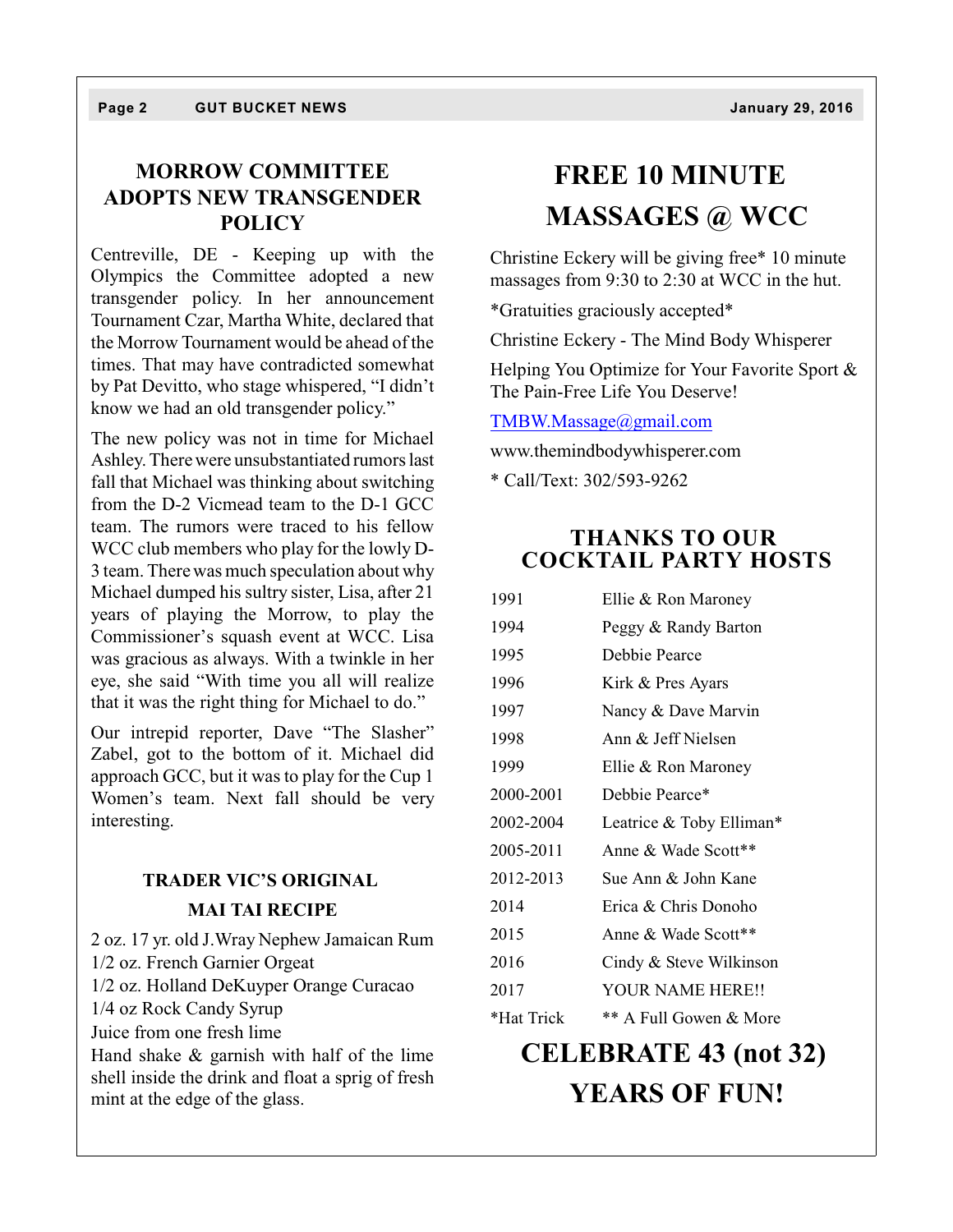#### **Page 3 GUT BUCKET NEWS January 29, 2016**

## Morrow Tournament Champions

|               | <b>CHAMPIONSHIP</b>                      | <b>FLIGHT A</b>                         | <b>FLIGHT B</b>                          | <b>FLIGHT C</b> |
|---------------|------------------------------------------|-----------------------------------------|------------------------------------------|-----------------|
| <b>FLIGHT</b> |                                          |                                         |                                          |                 |
| 1985          | Not Created Yet                          | Chas Burkhart<br>Caroline Burkhart      | Ed Morrow<br>Wendy Richards              |                 |
| 1986          | Not Created Yet                          | Ernie Rivet<br><b>Cindy Prendergast</b> | Hugo Schwandt<br>Nancy Marvin            |                 |
| 1987          | Not Created Yet                          | Chas Burkhart<br>Caroline Burkhart      | John Hoover<br>Barbara Hoover            |                 |
| 1988          | Not Created Yet                          | Tim McAvoy<br>Laurie Hissey             | Chan Moore<br>Ceci Moore                 |                 |
| 1989          | Tim McAvoy<br>Laurie Hissey              | Larry Scott<br>Anna Brantley            | Shaw Taylor<br>Milbrey Jacobs            |                 |
| 1990          | Chas Burkhart<br><b>Bunny Vosters</b>    | Jeff Hulick<br>Margaret Munday          | Chip Pollock<br>Verna Teets              |                 |
| 1991          | Tim McAvoy<br>Laurie Hissey              | Ken Goddu<br>Candy Goddu                | Rod Maroney<br>Eileen Maroney            |                 |
| 1992          | Tom Safford<br>Laurie Hissey             | Ron Groff<br>Maureen O'Berg             | Jamie Marvel<br>Lisa Hughes              |                 |
| 1993          | <b>Todd Marvin</b><br>Cindy Prendertgast | Penn Yeatman<br>Sandy Yeatman           | George Hobbs<br>Debbie Hobbs             |                 |
| 1994          | Tim McAvoy<br>Laurie Hissey              | Peter Veale<br>Milbrey Jacobs           | George Hobbs<br>Margaretta Brokaw        |                 |
| 1995          | <b>Todd Marvin</b><br>Cindy Prendergast  | Steve Kapp<br>Courtney Kapp             | Hugh Wallace<br>Janet Conigliaro         |                 |
| 1996          | Todd Marvin<br>Cindy Prendergast         | H. G. Haskell<br>Eileen Maroney         | Mike Skibicki<br>Margaret Smith          |                 |
| 1997          | <b>Bob Harrison</b><br>Cindy Prendergast | Ed McQuillen<br><b>Beth LaMotte</b>     | <b>Steve Smith</b><br>Wiz Applegate      |                 |
| 1998          | Ed McQuillen<br>Cindy Prendergast        | Ken Goddu<br>Candy Goddu                | Douglas White<br>Carolina White          |                 |
| 1999          | <b>Bob Bolling</b><br>Kim Jennings       | Jeff Nielsen<br>Debbie Hobbs            | Rich Habibi<br>Debbie DePhillips         |                 |
| 2000          | <b>Bob Bolling</b><br>Cooey Burkhart     | Vinson Hendrix<br>Margaretta Andrews    | <b>Bill Anderson</b><br>Eleanor Schwandt |                 |